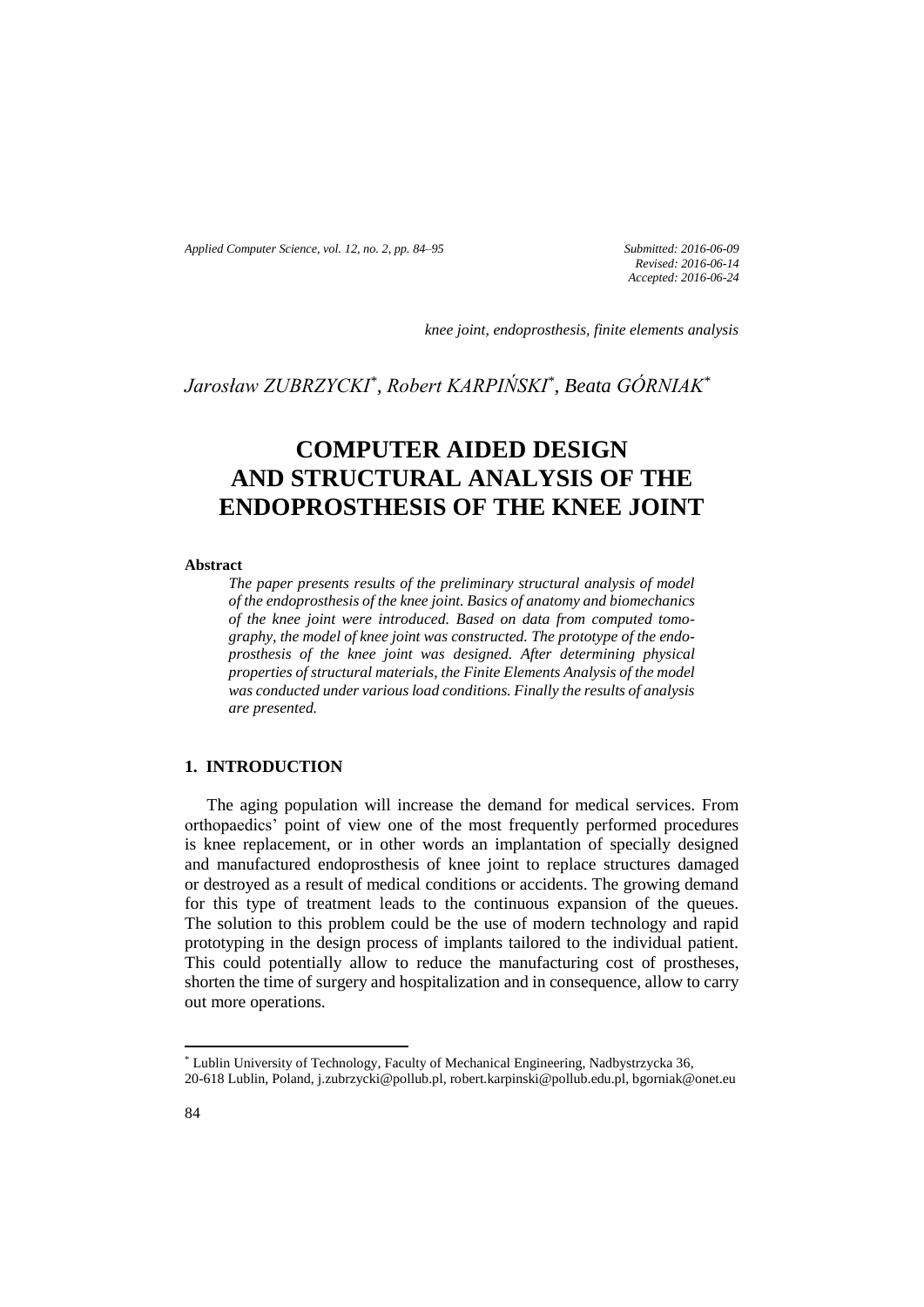# **2. ELEMENTS OF ANATOMY AND BIOMECHANICS OF HUMAN KNEE**

Mechanical function of each joint in the human skeletal system is to enable movement of the bones in the conditions of carrying loads. The knee joint is the largest joint in human body characterized by a complex structure. This joint is a combination of three bones: the femur, tibia and fibula. The joint includes a patella. The knee is the joint that transmits the loads that occur when moving between these elements. Schematic structure of the knee joint is presented in Fig. 1. It consists of femoral-tibial joint, patellofemoral joint and ligament complex [1, 2].



**Fig. 1. Human knee in extension [18]**

The main element of the knee is the femoral-tibial joint. Acetabulum is formed by two condyles of the tibia (medial and lateral), and further deepened by the meniscus (medial and lateral) [2, 3]. The menisci have very good elastic properties. Their function is mainly shock absorption occurring during the movement and distribution of the pressure over a larger area. The condyles of the femur create the joint heads. Articular cartilage that covers the condyles of the femur and tibia, is to provide lossless sliding motion, and protect the knee against overloads. All the joint surfaces are covered with hyaline cartilage [1, 3].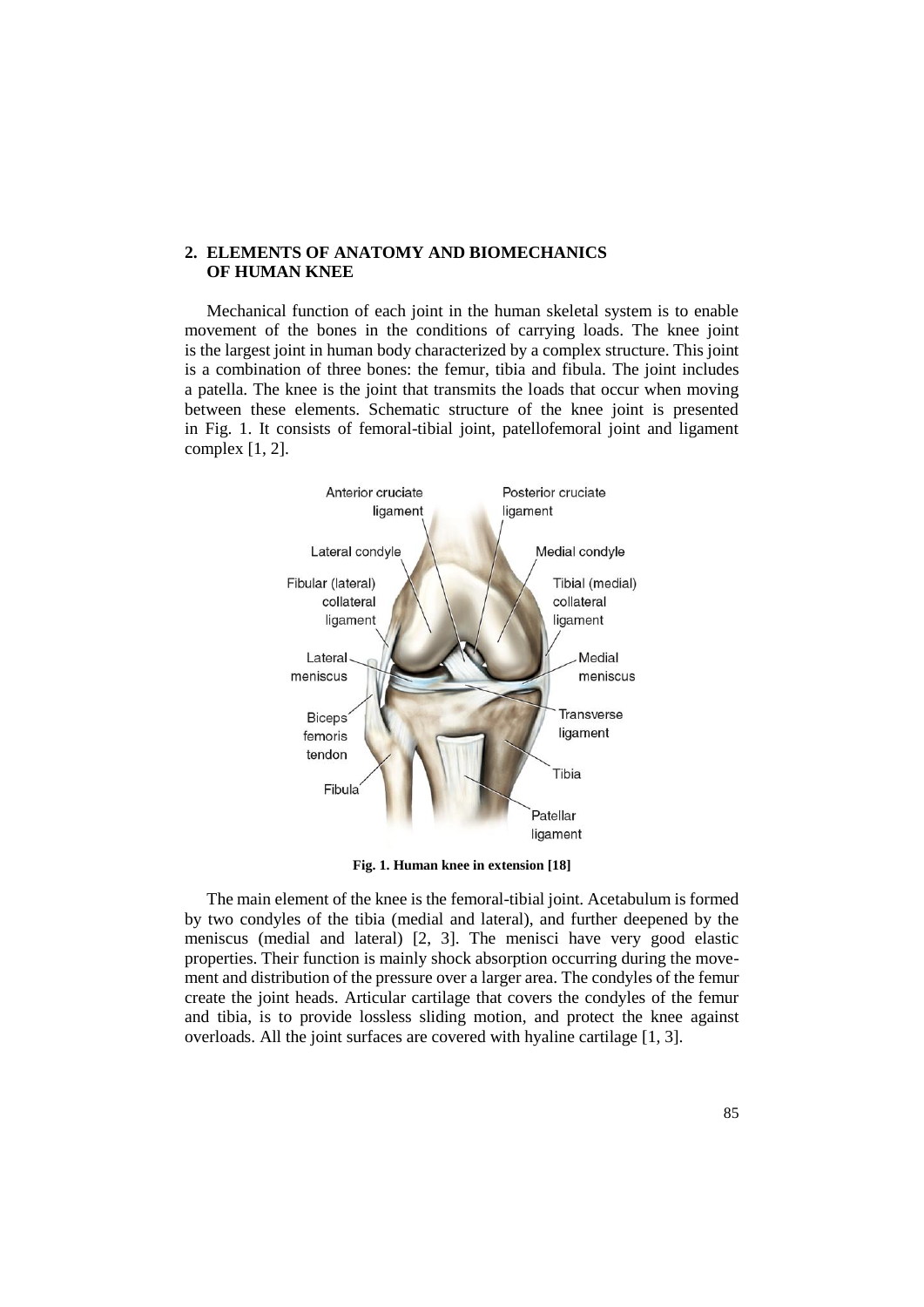The movement of bending and straightening the knee joint is held in the sagittal plane. The configuration of the articular surfaces and the range of motion depends on the number of degrees of freedom, as well as loads that occur in the joint. Anterior cruciate ligament (ACL) and posterior cruciate ligament (PCL) combine closely the femur and tibia. During the rotation of the bent knee ligaments they wrap around each other. The rotation of the knee joint is possible only when the knee isflexed, this movement is blocked at both the full knee extension and at maximum flexion. The maximum internal rotation is 40° while the external rotation is about  $52^{\circ}$ . Knee in flexion shown in Figure 2. The maximum possible to obtain range of movement in the knee joint can vary between healthy individuals [2, 3, 4, 5].



**Fig. 2. Human knee in flexion [19]**

During full extension the stabilisation of the knee joint is provided primarily by the geometry of the distal femur and the proximal end of the tibia. Stabilisation of the joint in the transverse direction is provided by medial and lateral collateral ligaments.

The knee joint is surrounded by a strong joint capsule, isolating it from the environment and ensuring stabilization. With the provided therein to synovial fluid responsible for the damping and lubricating the entire connection. Synovial bursa is responsible for the production of synovial fluid. The structure of articular cartilage, and synovial fluid properties make the coefficient of friction of the joint at a typical load is 0.0026, and the maximum load value is 0.0038. For comparison, the coefficient of friction two-oiled metal surface is from 0.3 to 0.5 [3, 6].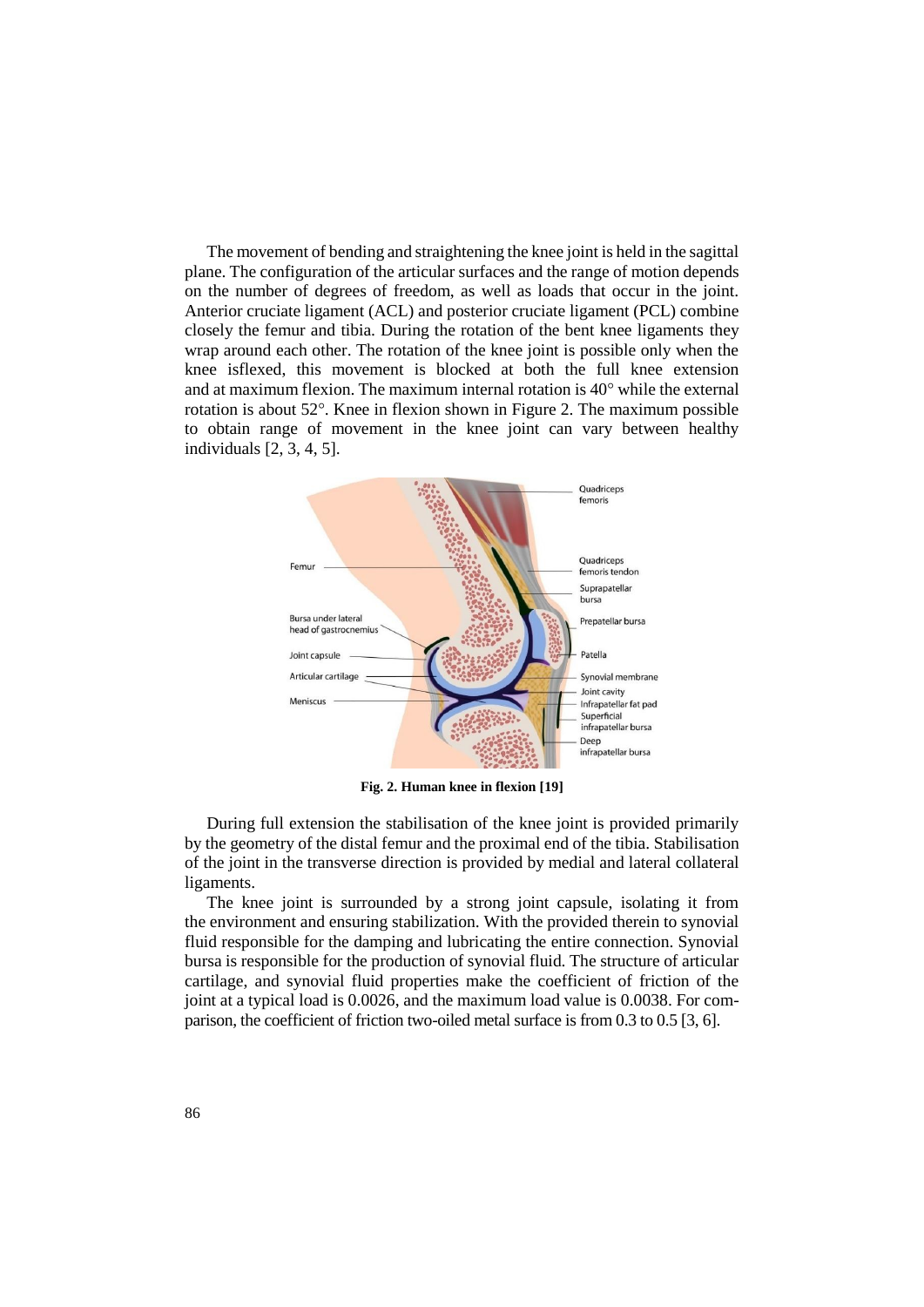In the proper functioning of the knee joint an important role plays heterotopic bone – patella. The patella is connected with a joint with a patellar tendon and quadriceps tendon. This bone has a role in stabilising the anterior aspect of the knee joint, and protecting it from the excessive overload. Patella moves during flexion and extension along the surface of the articular patellofemoral joint on the femur. During this movement, only about 25% of the articular surface of the patella is adjacent to the femur [3, 7].

Shape of the articular surface and the structure of ligaments fundamentally define the scope of the characteristics of motion of the joint. The connection between the femur and the tibia is a kinematic pair of Class IV. There is a possibility for the rotational movements in relation to two axis (flexion and rotation), however the rotational movement is blocked in third axis (abduction and adduction) and the translational movement (mainly anteroposterior). The knee joint is mainly adapted to transmit the vertical compressive load [1, 3].

The knee joint is transferred highest stress in comparison to other joints of the human body. The values of these loads are dependent on activity. The internal forces of muscles and external forces have an effect on the knee. An example of an external force may be the force of gravity. Also the important factors include: the weight of the human body, the force occurs in the muscle, and the various angles between the axes of the parts of the body [1, 7].

The dominant scheme of the knee loads is Maqueta model. While standing on both legs knees are loaded about 85% by whole body weight. This is due to the fact that the load does not include the legs below the knees. On the other hand, in the case of standing on one leg joint will be load about 93% of body weight.

Andriacchi said, that he axial load carried by the knee joint during stair climbing or the level walking can be 1,3, while during the run can be twice the weight [8]. According to O. Schipplein, loading of the joint may be five times the value of the weight of a human during a run. In turn, the results of experiment as presented by S. Scott D. Winter show that the knee can be loaded with a force exceeding eleven times the body weight. These are extreme cases and leading to injury, although it illustrates the amount of load that the knee must withstand [9].

### **3. PROJECT OF THE ENDOPROSTHESIS OF THE KNEE JOINT**

To complete the project the advanced engineering software – CAD was used, which led to the creation of three-dimensional elements of the bones of the knee joint on the basis of images obtained from CT and the individual elements of the prosthesis. It also uses software CAE to calculate the strength of the endoprosthesis. The following programs were used during production: Materialise Mimics, Solid Edge and Solidworks.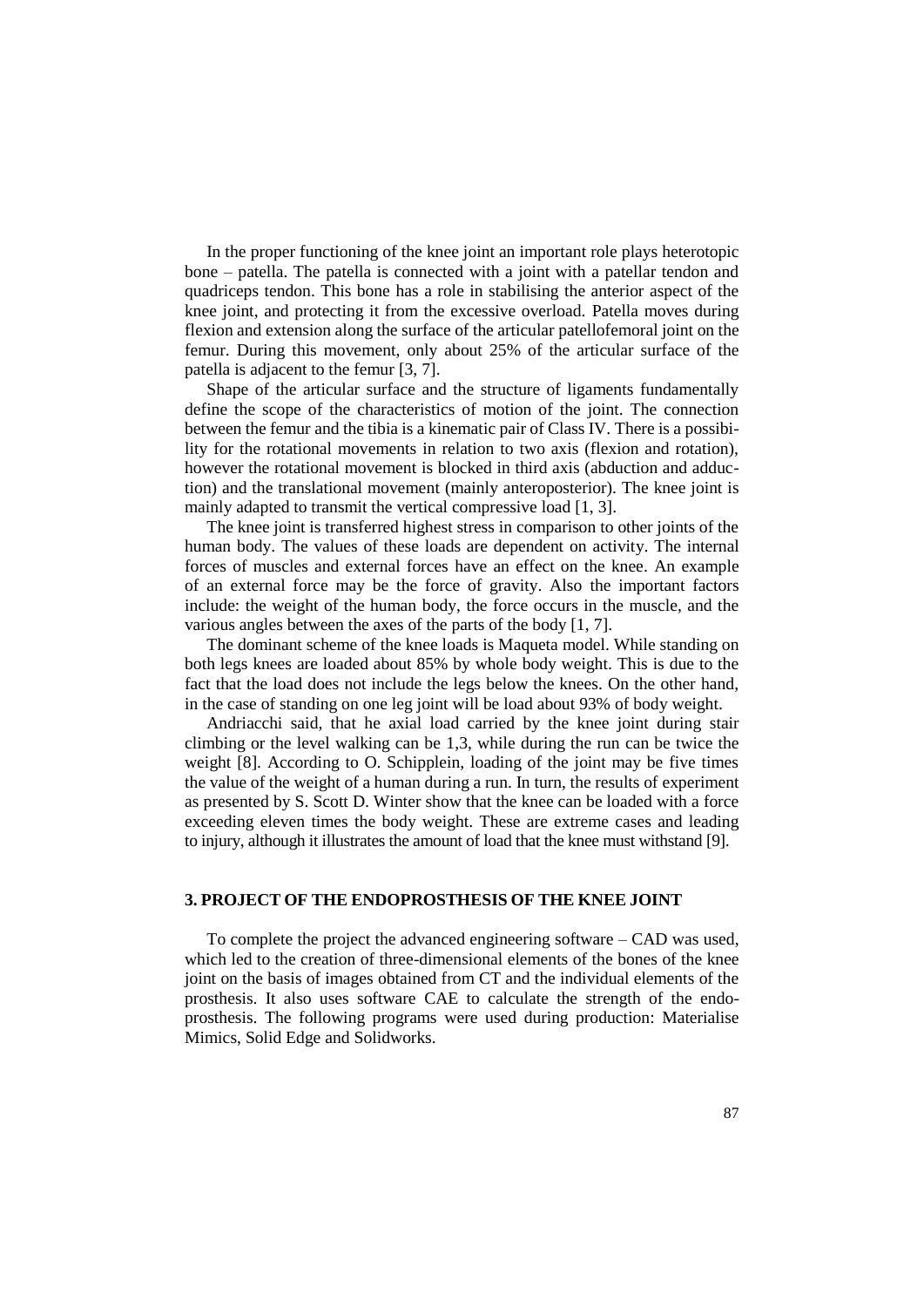The first step in creating models of the bone is to generate the mask by selecting the tissue using the Hounsfield scale, within the lower 120 and upper 3.071. Then, the mask created would be trimmed using the Crop tool Mask to cover the bones comprising the knee joint. This process is carried out in several stages in order to generate the most accurate model of the bones. This step consisted of generating a three-dimensional model resulting from the trimmed mask, with the help of tool – Generate 3D model. The models obtained in this manner require considerable refinement by supplementing the missing parts of the surface. The final effect of this process is presented in Fig. 3.



**Fig. 3. Surface models of all the bones of the knee [source: own study]**

Created three-dimensional model was then exported to the .igs file. This file format allows to open it in a program such as Solidworks and to perform the stress analysis.

Prepared in this way models were used to design the knee endoprosthesis used for knee replacement. It is important that all the dimensions of the bones and the distance between them have been preserved. This has a major impact on the process of designing the prosthesis closely matched to the patient. Motion of the prosthesis is based on literature data contained in U.S. Patent [10, 11, 12, 13, 14]. The model was created in SolidWorks.

As a final product the model consisting of four elements was created: base metal placed on the tibia, femoral component attached to the femur, the polyethylene liner attached to a metal base and in contact with the femoral component and a part on the kneecap, which is also made of polyethylene to protect it.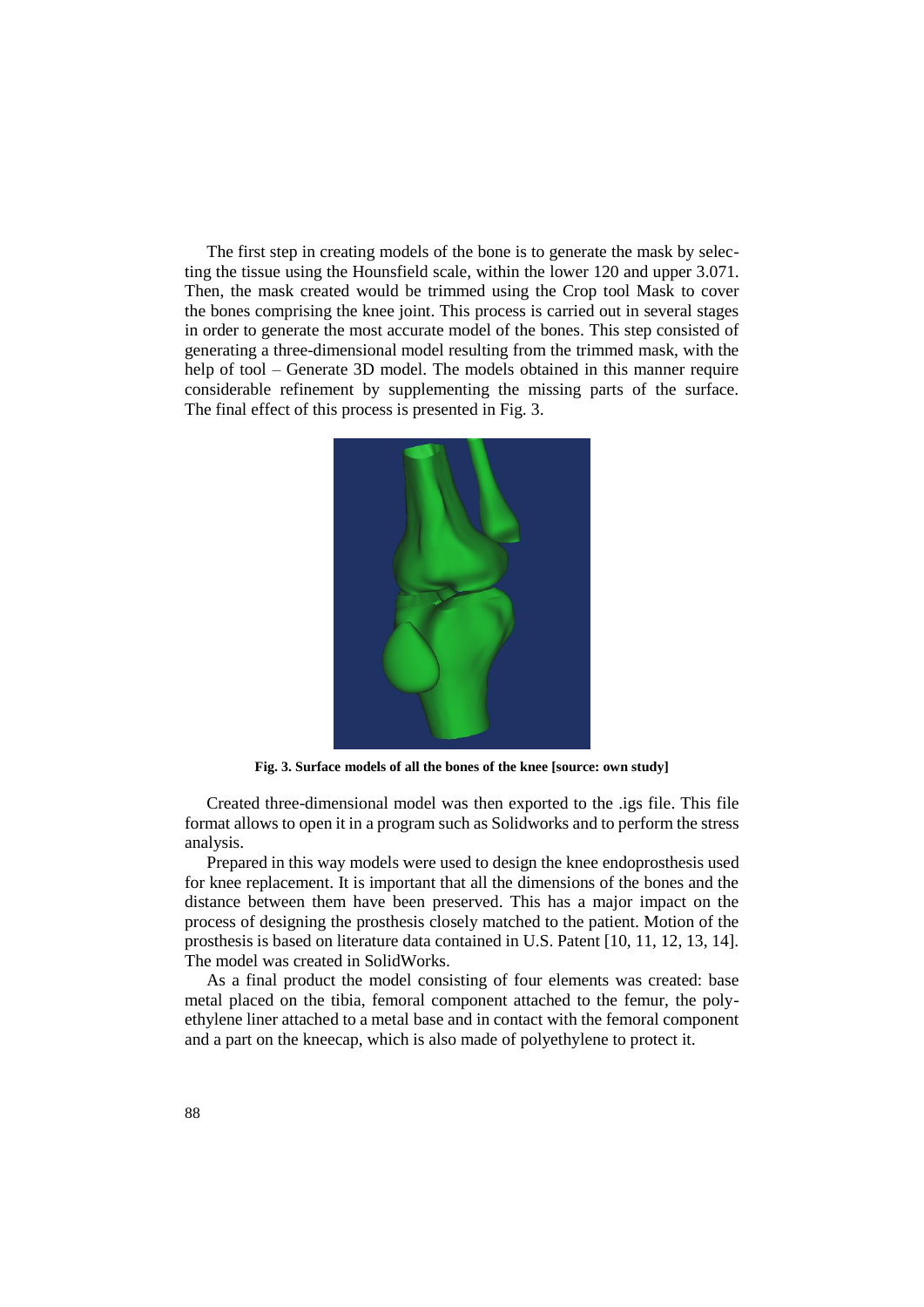After designing the individual elements knee endoprosthesis and the preparation of models of bones respectively, full product was created and is presented in Fig. 4.



**Fig.4. Assembly including bones of the knee joint merged with the endoprosthesis [source: own study]**

The final stage of the design was to make the material strength of numerical simulations designed implant components.Below are presented the analysis of the strength of components of prosthesis used in study. In this paper, the polyethylene component uses high density polyethylene UHMWPE 1000 produced by "Zatorski" [7]. Table 1 presents selected physico-chemical properties of the material.

| <b>Properties</b>     | Unit              | <b>Value</b>   |
|-----------------------|-------------------|----------------|
| Density               | $g/cm^3$          | 0.93           |
| Stress at break       | MPa               | >18            |
| Elongation at break   | $\%$              | 17             |
| Flexural strength     | MPa               | >700           |
| Impact strength       | kJ/m <sup>2</sup> | Does not crack |
| <b>SHORE</b> hardness |                   | 63             |
| Friction coefficient  |                   | 0.19           |
| Grindability          | µ/km              | 0.45           |

 **Tab. 1. Physico-chemical properties of the UHMWPE 1000 [7]**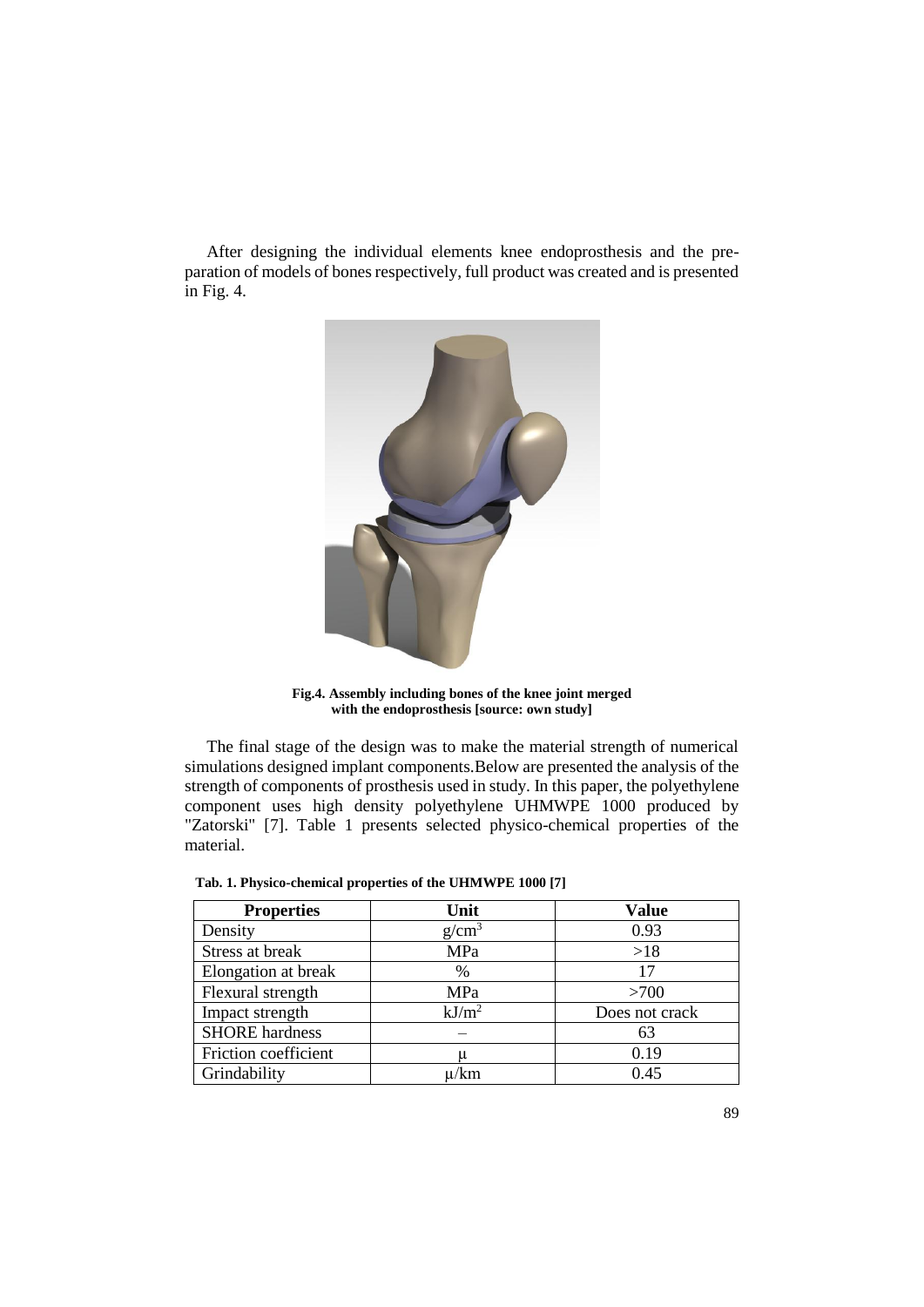Biomaterial selected for strength calculations of base metal placed on the tibia and femoral component was cobalt alloy Co/28Cr/6Mo. Table 2 presents mechanical properties of this material.

| <b>Properties</b>               | Unit              | <b>Value</b>    |
|---------------------------------|-------------------|-----------------|
| Young's modulus                 | GPa               | $235 - 247$     |
| Poisson's ratio                 |                   | $0.293 - 0.308$ |
| Elastic limit                   | MPa               | 760-839         |
| Tensile strength                | MPa               | 1290-1420       |
| Compressive strength            | MPa               | 760-839         |
| Flexural strength               | MPa               | 683-916         |
| Elongation                      | $\%$              | $25 - 29$       |
| Vickers hardness                | HV                | 363-402         |
| Rockwell hardness               |                   | $37.1 - 41$     |
| Fatigue strength $(107$ cycles) | MPa               | 342-378         |
| Density                         | kg/m <sup>3</sup> | 8190-8360       |

 **Tab. 2. Mechanical properties of the Co/28Cr/6Mo [7]**

## **4. STUDY ON STRESS DISTRIBUTIONIN THE ENDOPROSTHESIS**

The designed model was used to perform a series of preliminary studies including the stress distribution in the knee endoprosthesis with the use of Finite Element Analysis method. The performed studies are foundation for defining parameters for further exploitation of the prosthesis.

#### **4.1. Software used in the study**

Materialise Mimics is software specifically developed for medical image processing. It is used for the segmentation of 3D medical images, resulting in highly accurate 3D models of patient's anatomy. These patient-specific models can be implemented in a variety of engineering applications directly in Materialise Mimics or Materialise 3-matic, or exported to 3D models and anatomical landmark points to 3rd party software, like statistical, CAD, or FEA packages [15].

Solid Edge is a 3D CAD, parametric feature and synchronous technology solid modelling software. It runs on Microsoft Windows and provides solid modelling, assembly modelling and 2D orthographic view functionality for mechanical designers. Through third party applications it has links to many other Product Lifecycle Management technologies [16, 17].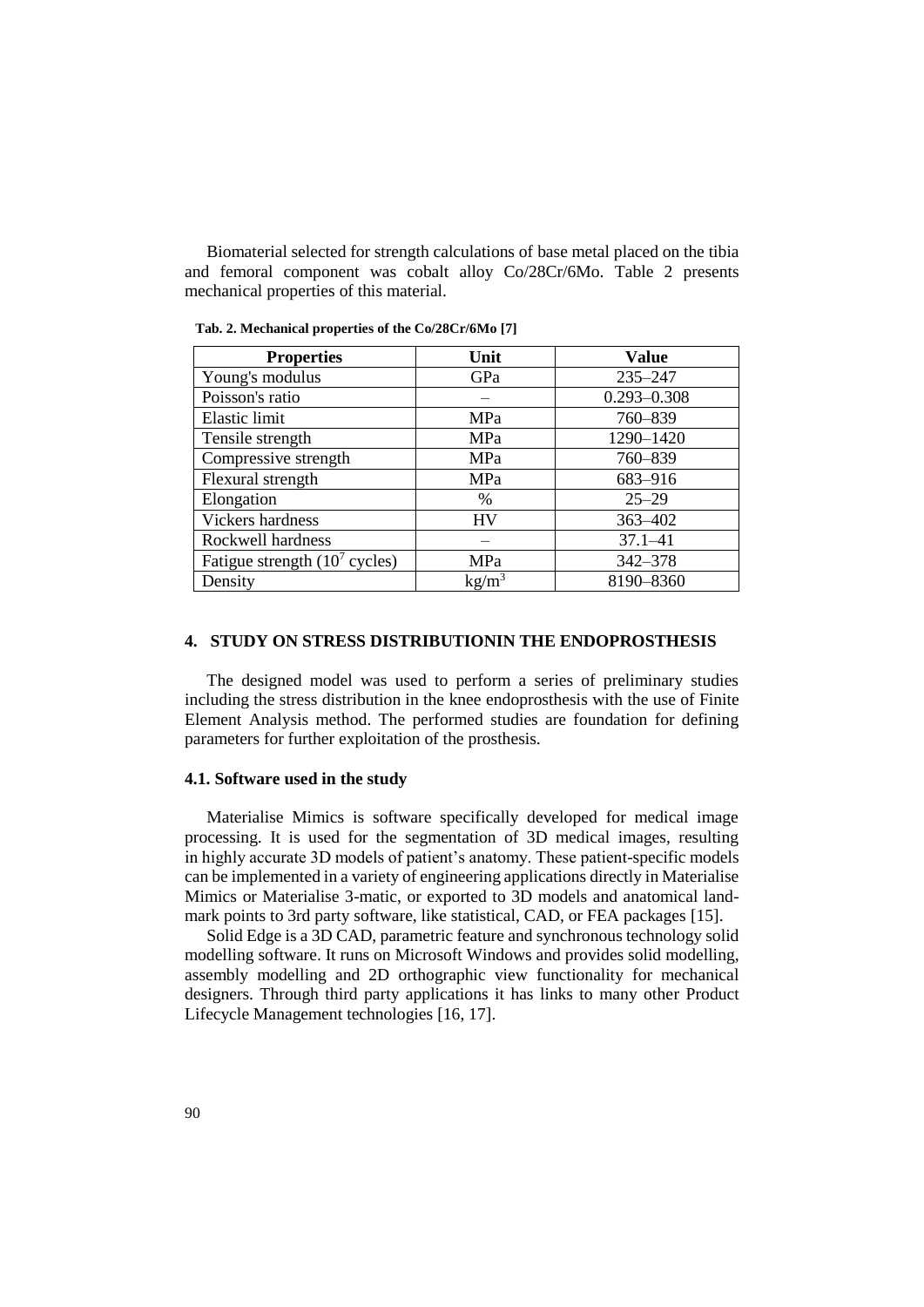Implementation of two highly-efficient graphic modellers – Parasolid and D-Cubed that allows combining direct modelling with precise control of geometry and gives engineers opportunity to conduct the designing process with speed and simplicity on a level, that has never been seen before.

Studies were performer in the environment of Abaqus software. Abaqus is the advance CAE engineering tool. Its use is mainly the analysis of systems, using the finite elements method (FEM). In the industry, this program is used to resolve issues related to the mechanics of solids and fluids, on the strength of machines and structures, taking into account many factors such as load, temperature, electrical conductivity, etc. [7]. In this work, the Abaqus was used to analyze strength designed knee prosthesis.

# **4.2. Methodology of studies**

After preparing the data for the program are generated Abaqus finite element mesh polygons. The last step is to create a model preparation Mesh on each part. The last step is to create a model preparation Mesh on each part.

Analyses were performed for a person weighing 70 kg. To the analysis were assumed force F=3000N. After these operations have been carried out numerical calculations of deformations and displacements of investigated objects. The study included the analysis properly implanted prosthesis and the case in which there is contact in only one condyle and a acetabulum (lift-off).The second case this may, in fact, however, observed it is extremely rare.



**Fig. 5. Reduced stress of polyethylene pad [source: own study]**

Maximum equivalent stresses occurring on the polyethylene insert amount 7MPa.While the value of contact stresses is 15MPa. Reduced stress of polyethylene pad is presented in Fig. 5.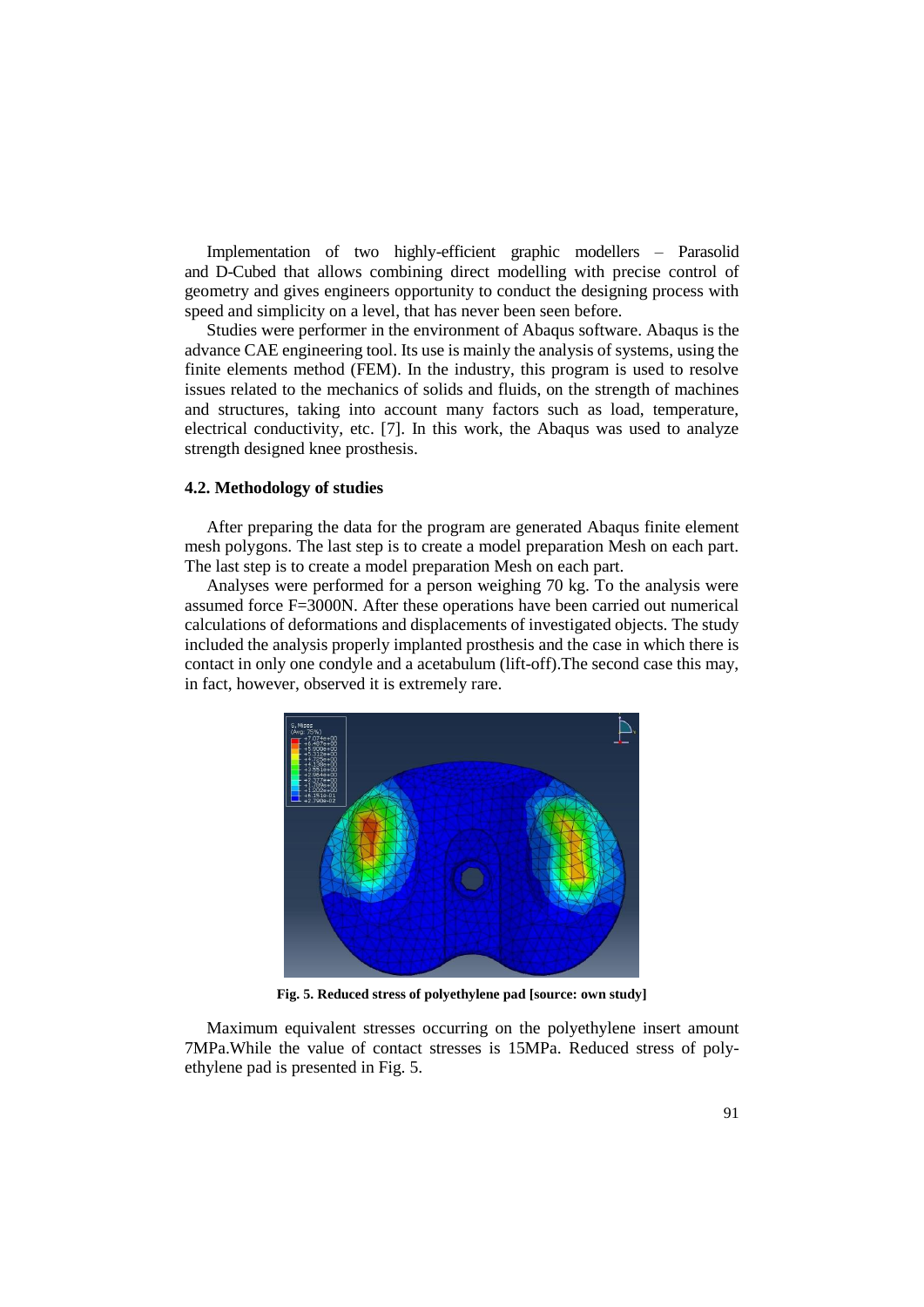

Value of contact stresses on femoral component is 14 MPa. Equivalent stresses have not changed. Reduced stress of femoral component are presented in Fig. 6.

**Fig. 6. Pressures established on the femur of the model [source: own study]**

Reduced stress and pressure does not exceed the limit values. Therefore, this model was tested for contact in only one condyle and one of the acetabulum (liftoff). Arrangement of the elements themselves in this case is shown in Fig. 7.



**Fig. 7. The case where only one condyle in contact with the acetabulum (lift-off) [source: own study]**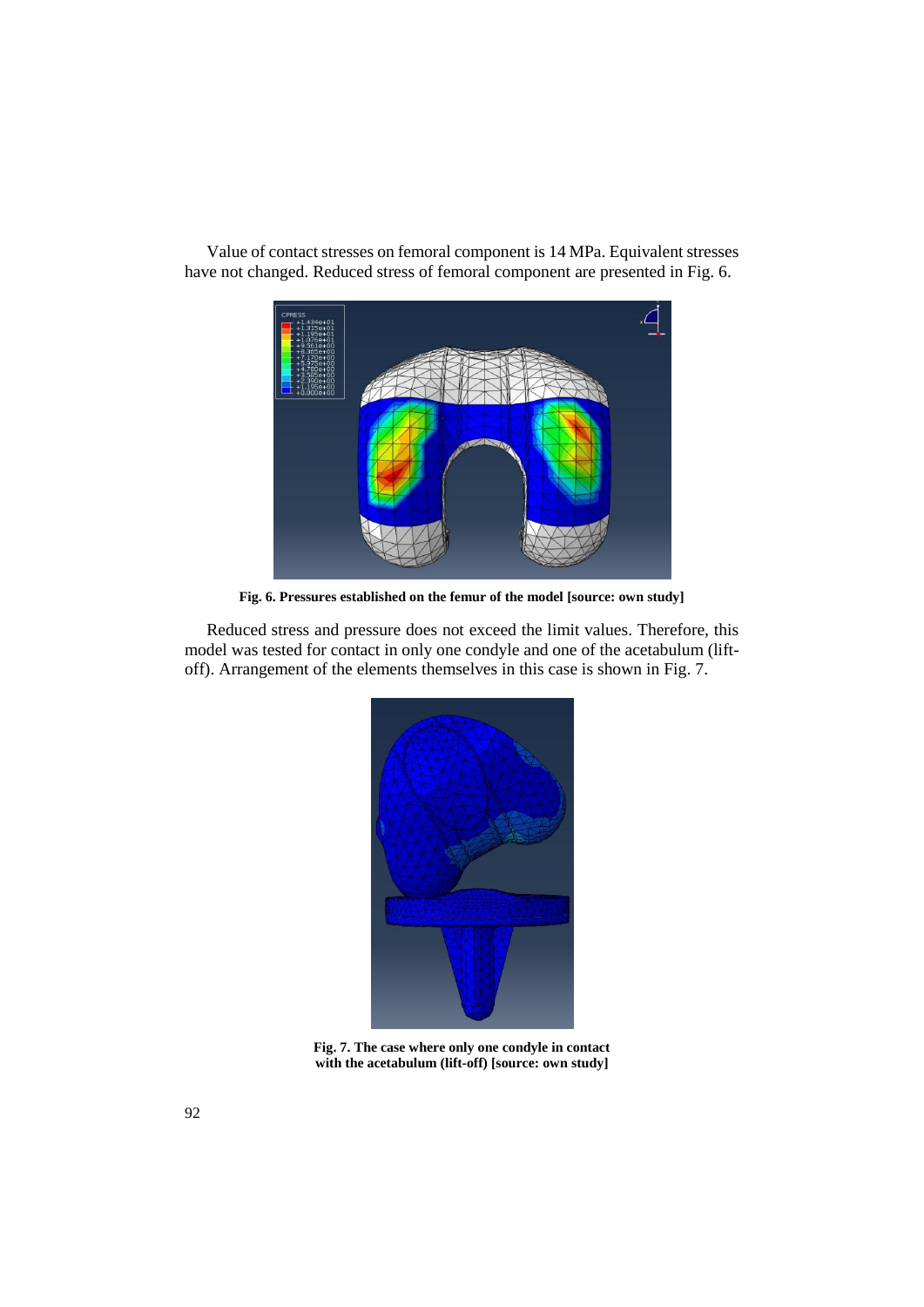Reduced maximum stress occurring in a metal pad are 45MPa. Pressures up to 75 MPa while. Reduced stress of femoral component are presented in Fig.8. In the case of the femoral pressures are 27 MPa. Reduced stress of femoral component is presented in Fig. 9.Equivalent stresses occurring on a polyethylene pad amount in this case up to 16,7 MPa. Their value is doubled compared to the model, which contacts both the knuckles. While pressures are 29 MPa.

In the case that the prosthesis are in contact only one condyle and the acetabulum, the model will be probably damaged. The reduction of the contact surface causes a significant increase of the stresses and pressures. Our case liftoff was to check whether the model created can cope with such a load with limited contact. In fact, this case exists, but the forces on the prosthesis are much smaller.



**Fig. 8. The pressures occurring for lift-off on a pad metal [source: own study]**



**Fig. 9. Distribution of pressure on the femoral component for the case lift-off [source: own study]**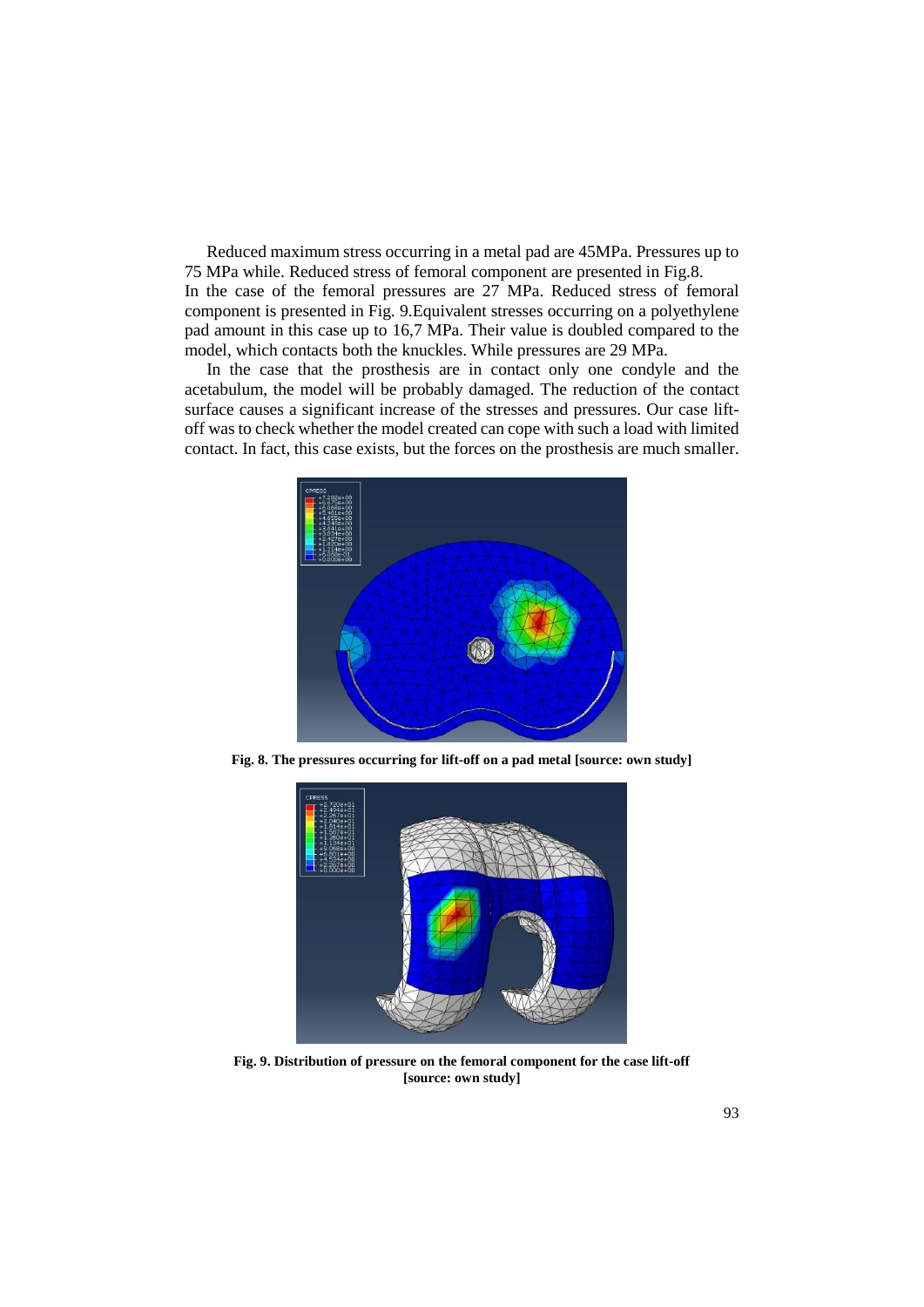### **5. CONCLUSIONS**

Modern medicine allows the exchange of the damaged structures of the human body element artificially produced. Such procedures is due the amazing progress of science, technology and medicine.

Creating a prosthesis model for this study consisted of four main stages. The first step was to create a three-dimensional solid models of bones of the knee joint based on images from CT. For this we used Materialise MIMICS software to create surface models of the bones. Then, these models were finished and set up a full assembling of the knee using SolidWorks and Solid Edge software.

Static analysis of properly implanted prosthesis has shown that reduced stress and the pressure does not exceed the limit values. The weakest element of the model was a polyethylene liner. This is of course related to the biomaterial used in its preparation.

Analysis where only one condyle in contact with the acetabulum indicated that the reduced stress and pressure exceeds the limit values. This may be caused the fact that used considerable force, which rarely occur in properly functioning joint. In such a case it may have been damaged bone, and not part of the prosthesis.

#### **REFERENCES**

- [1] BĘDZIŃSKI R.: *Biomechanika Inżynierska*. Oficyna Wydawnicza Politechniki Wrocławskiej, Wrocław, 1997.
- [2] BOCHENEK A., REICHER M.: *Anatomia człowieka*. Wydawnictwo Lekarskie PZWL, Warszawa 1978.
- [3] TEJSZERSKA D., SWITOŃSKI E., GZIK M*.: Biomechanika narządu ruchu człowieka, Praca zbiorowa*. Wydaw. Naukowe Instytutu Technologii Eksploatacji – Państwowego Instytutu Badawczego, Gliwice, 2011.
- [4] BOBER T., ZAWADZKI J.: *Biomechanika układu ruchu człowieka*, Wrocław 2003.
- [5] KAPANDJI I.A.: *The physiology of the joint*, Volume 2, London, 1987.
- [6] BŁASZCZYK J.W.: *Biomechanika Kliniczna. Podręcznik dla studentów medycyny i fizjoterapii*. Wydawnictwo Lekarskie PZWL, Warszawa, 2014.
- [7] ZUBRZYCKI J., SMIDOVA N.: *Computer-aided design of human knee implant*. Industrial And Service Robotics Book Series: Applied Mechanics and Materials, 613, 2014, p. 172–181.
- [8] ANDRIACCHI T.P., ANDERSSON G.B.J., FERMIER R.W., STERN D., GALANTE J.O.: *A study of lower limb mechanics during stair-climbing*. J. Bone and Joint Surgery, 62(5), 1980, p. 513–520.
- [9] KOWALEWSKI P.: *Modelowanie tarcia w endoprotezie stawu kolanowego*, Wrocław 2007.
- [10] CIPOLLETTI G. [et al.].: *Modular Knee Prosthesis*, OMNI life science, East Taunton US, US PATENT7,753,960 B2.
- [11] GUNDLAPALLI R. R. [et al.].: *Prosthetic Bearing With Encapsulated Reinforcement*, Deput. Products, Inc., Warsaw US, US PATENT 8,8083,802 B2.
- [12] METZGER R. [et al.].: *Floating Bearing Knee Joint Prosthesis with a Fixed Tibial Post*, Biomet, Warsaw US, US PATENT6,972,039 B2.
- [13] OTTOJ. K. [et al.].: *High Performance Knee Prostheses*, University of Pennsylvania, Philadelphia US, US PATENT 7,922,771 B2.